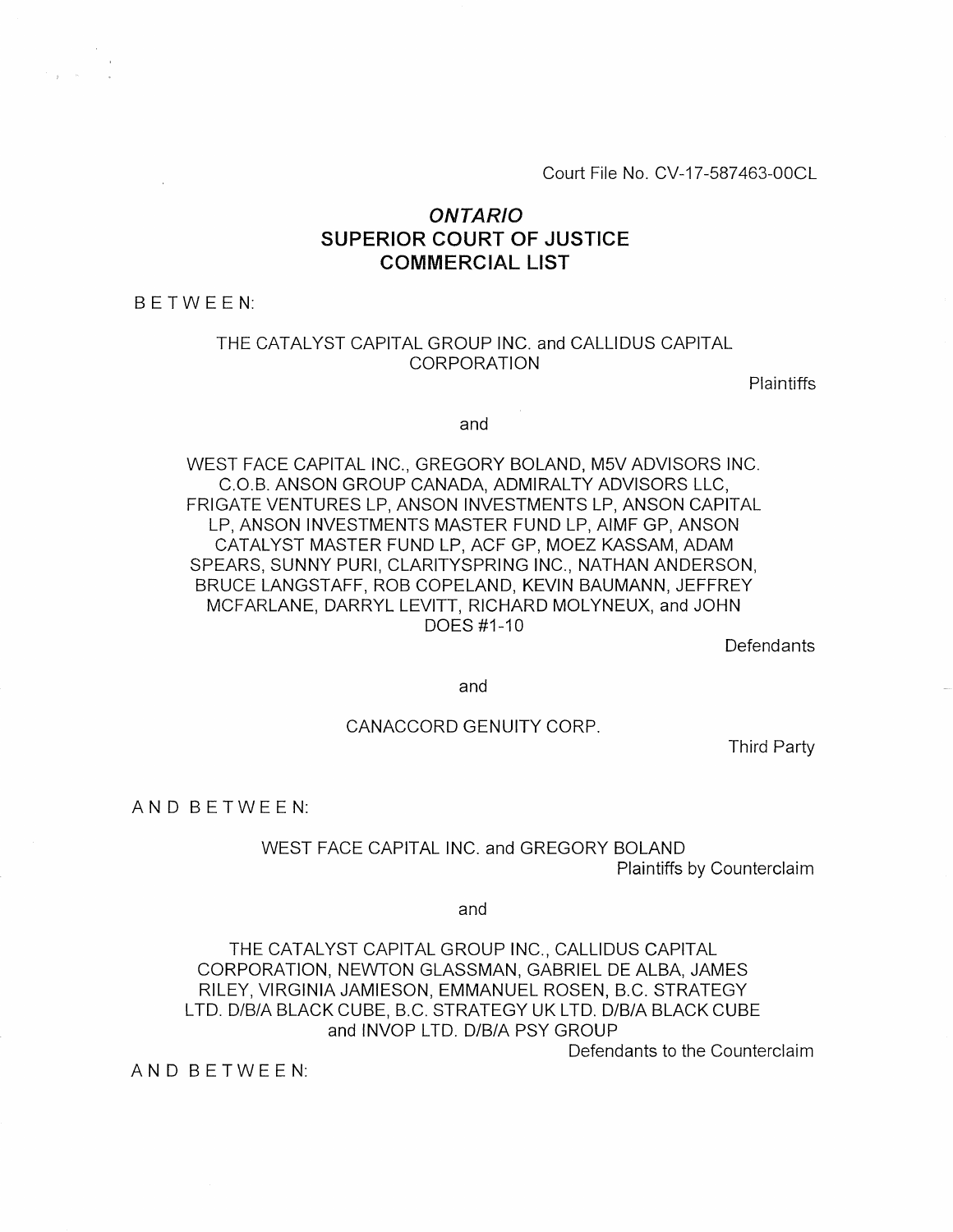#### BRUCE LANGSTAFF

Plaintiff by Counterclaim

#### and

#### THE CATALYST CAPITAL GROUP INC., and CALLIDUS CAPITAL CORPORATION, Defendants to the Counterclaim

#### **REQUISITION**

TO THE LOCAL REGISTRAR at Toronto

I REQUIRE you pursuant to 19.01 of the *Rules of Civil Procedure* to note the Defendant by Counterclaim, Emmanuel Rosen (also known in Hebrew as Imanuel Rozen), in default in the Counterclaim of the Defendants / Plaintiffs by Counterclaim, West Face Capital Inc. and Gregory Boland. The Amended Fresh as Amended Statement of Defence and Counterclaim of West Face Capital Inc. and Gregory Boland, as well as all other pleadings in the Action and Counterclaim existing at the time of service, were served on June 26, 2018. The Defendant by Counterclaim has failed to deliver a Statement of Defence or a Notice of Intent to Defend within the prescribed time. Proof of service in accordance with the *Hague Convention on the Service Abroad of Judicial and Extrajudicial Documents in Civil or Commercial Matters is attached.* 

Date: September 11, 2018

Rui Gao

CONSTATATION DE DEFAUT NOTING DEFAULT DEFENDEUR(S) / INTIME(S) DEFENDANT(S) / RESPONDENT(S) NOTED IN DEFAULT CONSTATE EN DEFAUT 20 IS DÂY OF THIS JOUR DE  $IF$ GREFFIER **REGISTRAR** COUR SUPÉRIEURE DE JUSTICE RT OF JUSTICE SUPERIOR CO⊌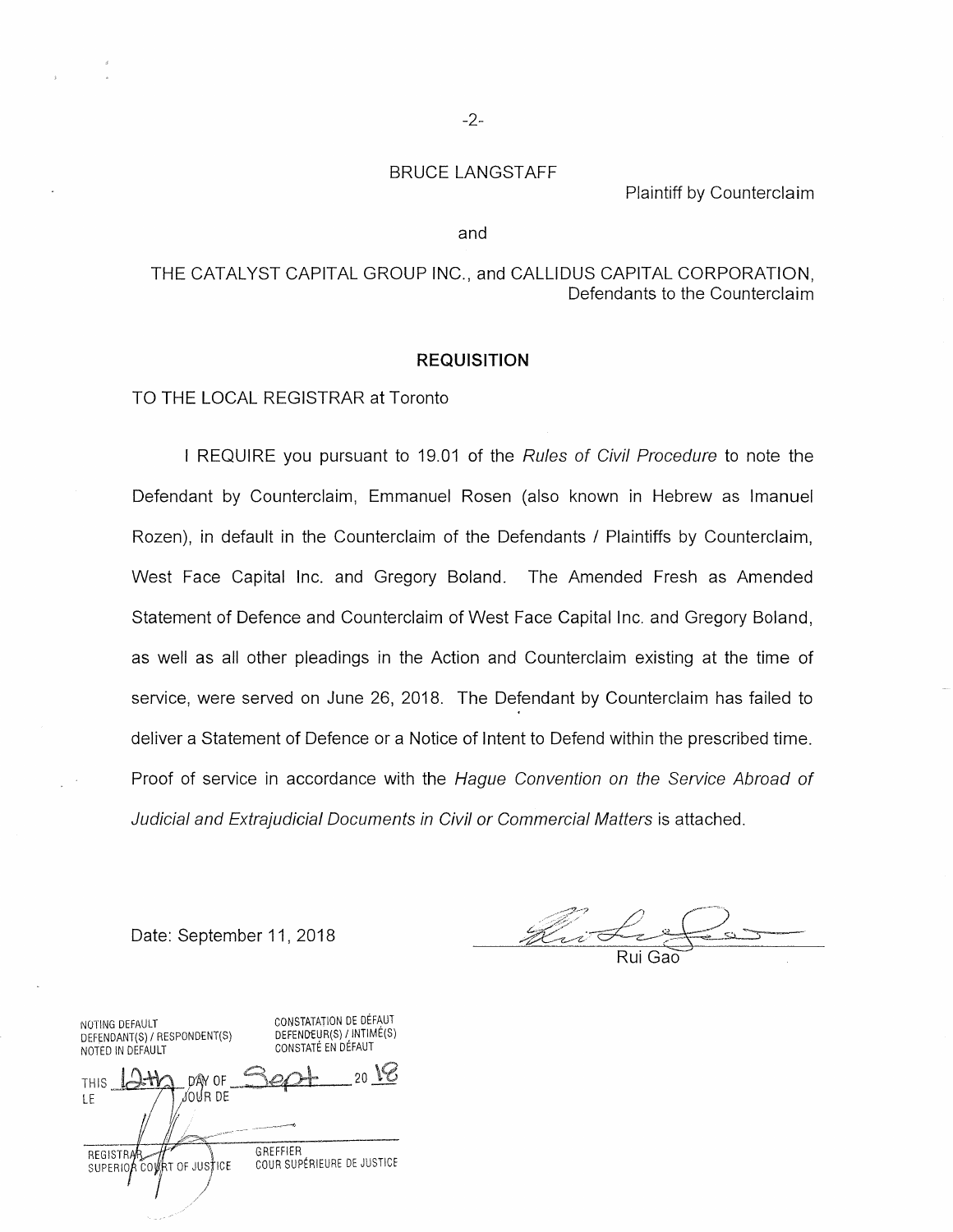DAVIES WARD PHILLIPS & VINEBERG LLP 155 Wellington Street West Toronto ON M5V 3J7

**Kent E. Thomson (LSUC# 24264J)**  Email: kentthomson@dwpv.com Tel: 416.863.5566

**Matthew Milne-Smith (LSUC# 44266P)**  Email: mmilne-smith@dwpv.com Tel: 416.863.5595

**Andrew Carlson (LSUC# 58850N)** 

Email: acarlson@dwpv.com Tel: 416.367.7437

#### **Rui Gao (LSUC# 75470W)**

Email: rgao@dwpv.com Tel: 416.367.7613

Tel: 416.863.0900 Fax: 416.863.0871

Lawyers for the Defendants (Plaintiffs by Counterclaim), West Face Capital Inc. and Gregory Boland

 $\tilde{\mathcal{L}}$